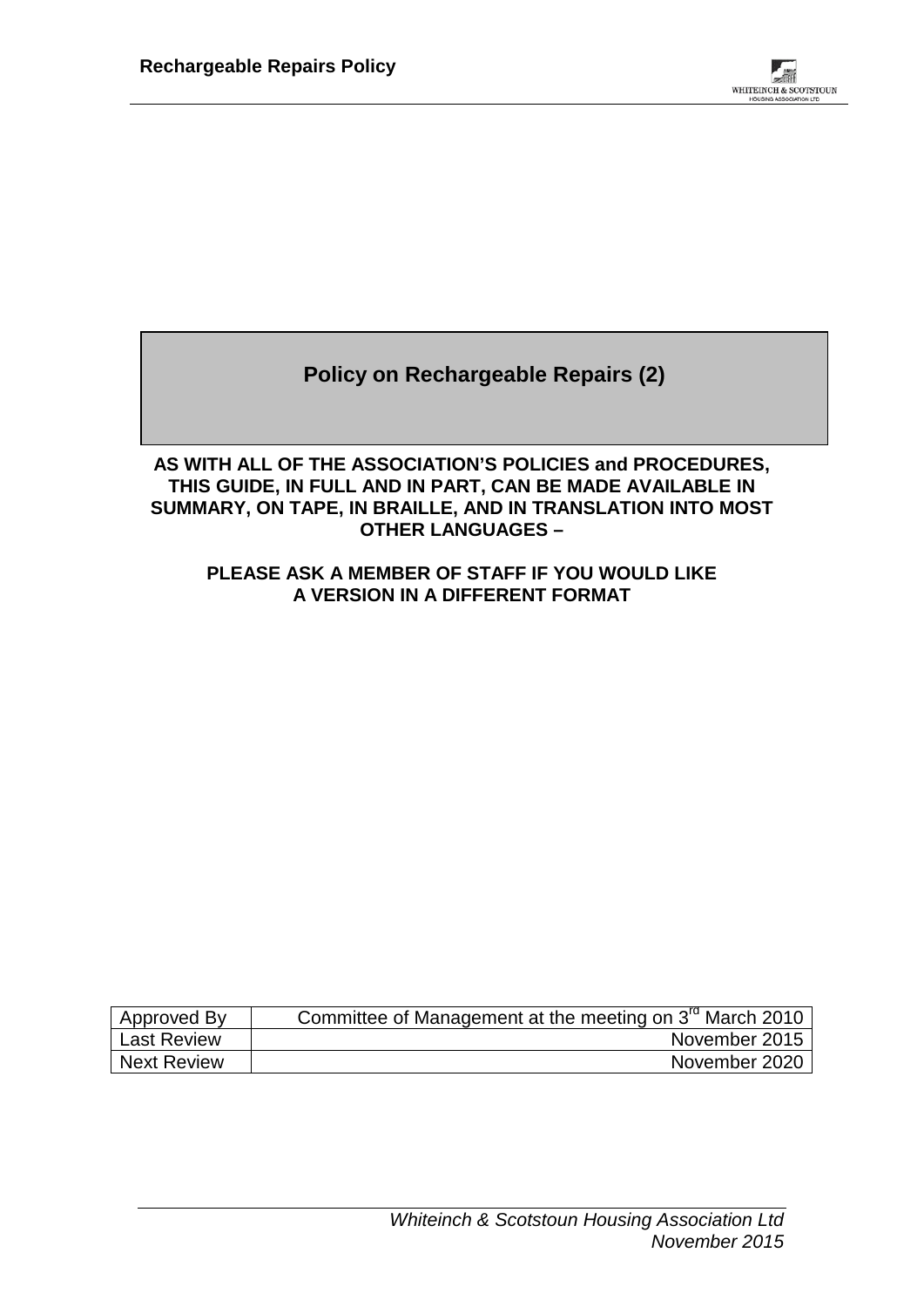# **1. Introduction**

- 1.1 This policy document sets out how the Association deals with works which are a tenant's responsibility. The principle we work to is that we always seek to recover the cost of works which are due to us by tenants, former tenants and others.
- **1.2** The paper should be read in conjunction with the Association's policies in respect of Repairs Inspections, Right to Repair, Tenants Alterations and Improvements (Incorporating Right to Compensation) and Void Management.
- 1.3 The details of how the policy will be put into practice are laid out in the Rechargeable Repairs Procedure.
- 1.4 This policy has been developed to be consistent with the aims of the Association's **Equality and Diversity Policy.**

## **2. Policy on Rechargeable Repairs**

- 2.1 The policy principles are as follows:
	- We will tell our tenants which repairs we consider to be their responsibility and if appropriate provide a brief specification for the necessary remedial works
	- We will allow the tenant a reasonable period of time to do all necessary works. The timescale within which the repair is required to be carried out may vary depending on the nature of the work (see comments below regarding danger to life and property). However, at the very least the tenant will be expected to complete the repair prior to the end of tenancy. The timescale stipulated will be at the discretion of the Association.
	- Where work is not done within the specified timeframe or to an acceptable standard we may decide to instruct the work and recharge the tenant. We will always tell the tenant before we issue the works instruction except in instances where we consider the outstanding work to be dangerous (see below).
	- Where we consider a danger to life or property would exist we will immediately instruct the repair ourselves and recharge the tenant accordingly.
	- We will inspect the house to ensure all necessary works have been done to an acceptable standard-the timescale for inspection will be dependant on that stipulated for work to be carried out (see above).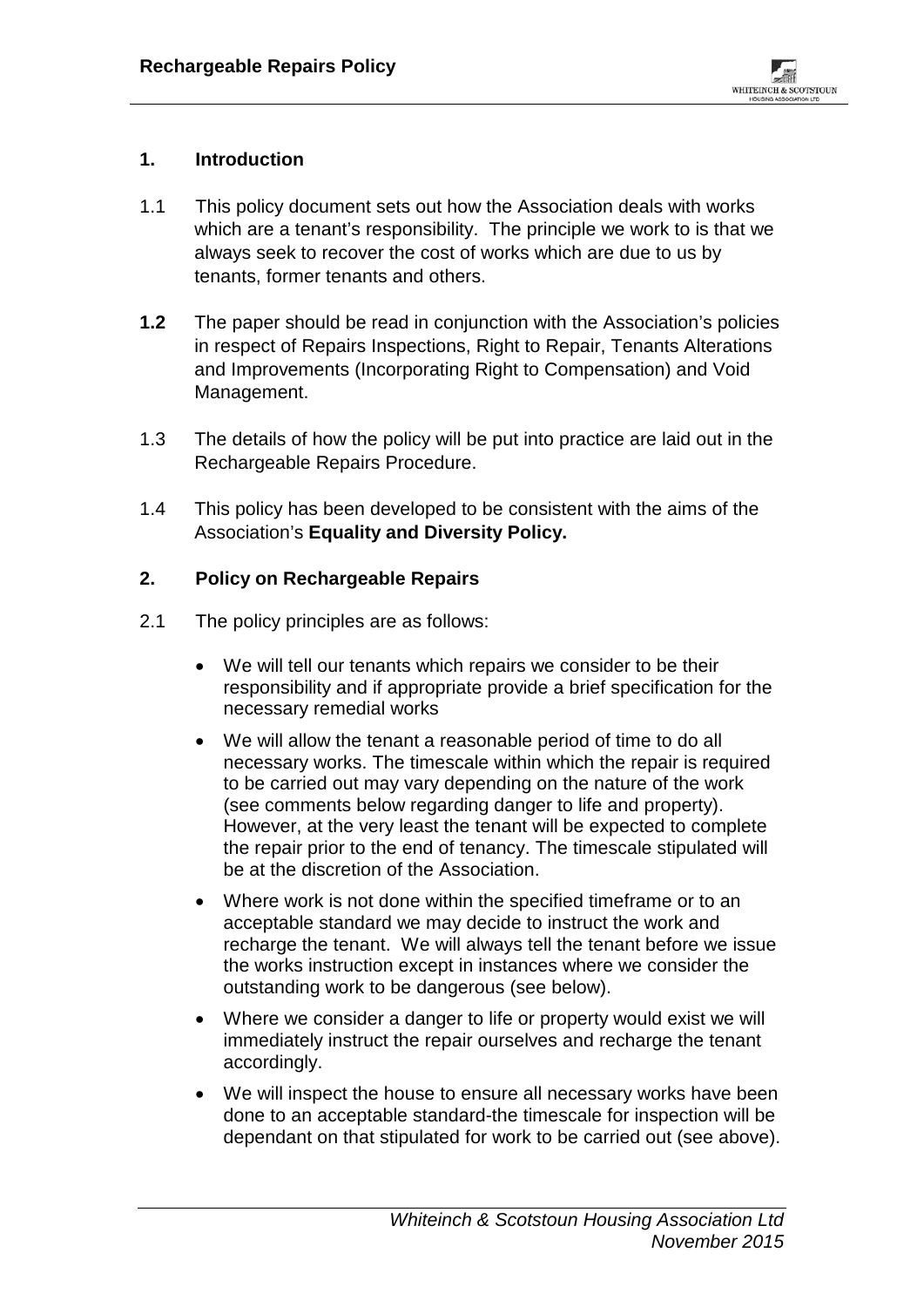• We will always seek to recover, when considered cost effective to do so, charges from tenants, former tenants and others for the cost of works that are due to us (see also 8.2, below).

# **3. Tenancy Agreement**

3.1 Our Tenancy Agreement sets out the responsibilities and duties we and our tenants have in maintaining the house in a habitable and lettable condition. For ease of reference relevant extracts from the Agreement are detailed in Appendix 1.

The Tenancy Agreement says:

*5.9 … Nothing contained in this Agreement makes us responsible for repairing damage caused wilfully, negligently or accidentally by you, anyone living with you or an invited visitor to your house. If we decide to carry out the work, you must pay us for the cost of the repair.* 

It should be noted that paragraph 5.9 does not apply to damage caused by:-

- fair wear and tear
- Vandalism (provided that you reported the damage to the police and us as soon as the damage is discovered), and subject to the vandalism not being by you, anyone living with you or an invited visitor to your house*.*
- *5.21 If you carry out any alterations or improvements without our permission, we are entitled to restore the house to its previous condition during, or at the end of, your tenancy. If we do so, we are entitled to charge you for this work.*
- *6.8 Before moving out of your house, you must do the following:*
- *Leave the house in a clean and tidy condition…*
- *remove any fixtures and fittings you have installed without our written permission and put right any damage caused …*
- *leave the house in good decorative order*
- *do the repairs you are obliged to do.*
- *Give us a forwarding address unless there is good reason for not doing so.*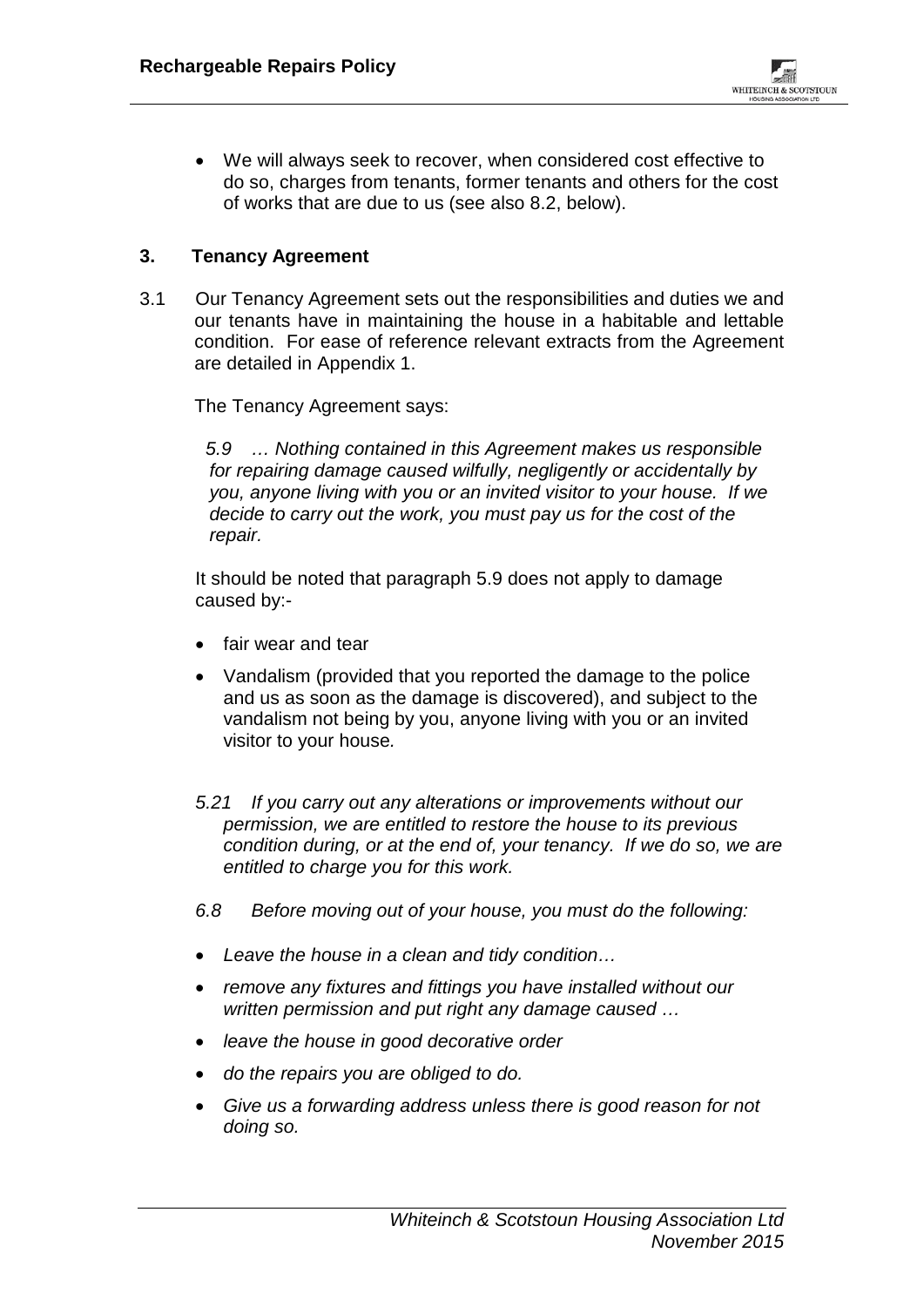### **4. Tenant Alterations**

- 4.1 Tenants may, with our approval, make alterations to our houses. We will deal with all requests for approval in accordance with the requirements of the Housing (Scotland) Act 2001. This will include:-
	- Calculating appropriate levels of compensation payable by the Association to the tenant in cases where the alteration proposed is a 'Qualifying Improvement' under the Act.
	- Requiring a tenant to reinstate the house to its original condition prior to the end of the tenancy. This would usually occur where the alteration approved was not a 'Qualifying Improvement' and had either been approved by the Association on the basis that it be reinstated at the end of the tenancy or had been carried out by the tenant without prior approval. In cases where the house has not been satisfactorily reinstated the Association will instruct the necessary works and invoice the tenant/former tenant for the cost.
- 4.2 For further information in respect of tenants alterations, refer to the Association's Policy in respect of Alterations and Improvements by Tenants (Including those subject to Right to Compensation).

## **5. Pre-termination and Void Inspections**

- 5.1 In managing the maintenance of void properties the Association will:-
	- Inspect properties as soon as possible after notice of termination is given by the tenant (See Void Management Policy: Pre-Termination Inspection).
	- Tell tenants of any repairs/reinstatement works which are their responsibility and of the Association's requirement that these be carried out to an acceptable standard before the end of the tenancy (Also note comments in Section 2.1 regarding outstanding works considered dangerous)
	- Explain the Association's policy on Re-chargeable Repairs to the tenant and provide them with a summary of the policy that incorporates a list of rechargeable items. The tenant's signature should be secured on a mandate which confirms that the tenant understands their obligations under the policy (i.e. for any rechargeable items which have already been identified or are identified subsequently, for instance, at the void inspection)
	- At the void inspection establish if all the required work has been completed prior to the end of the tenancy.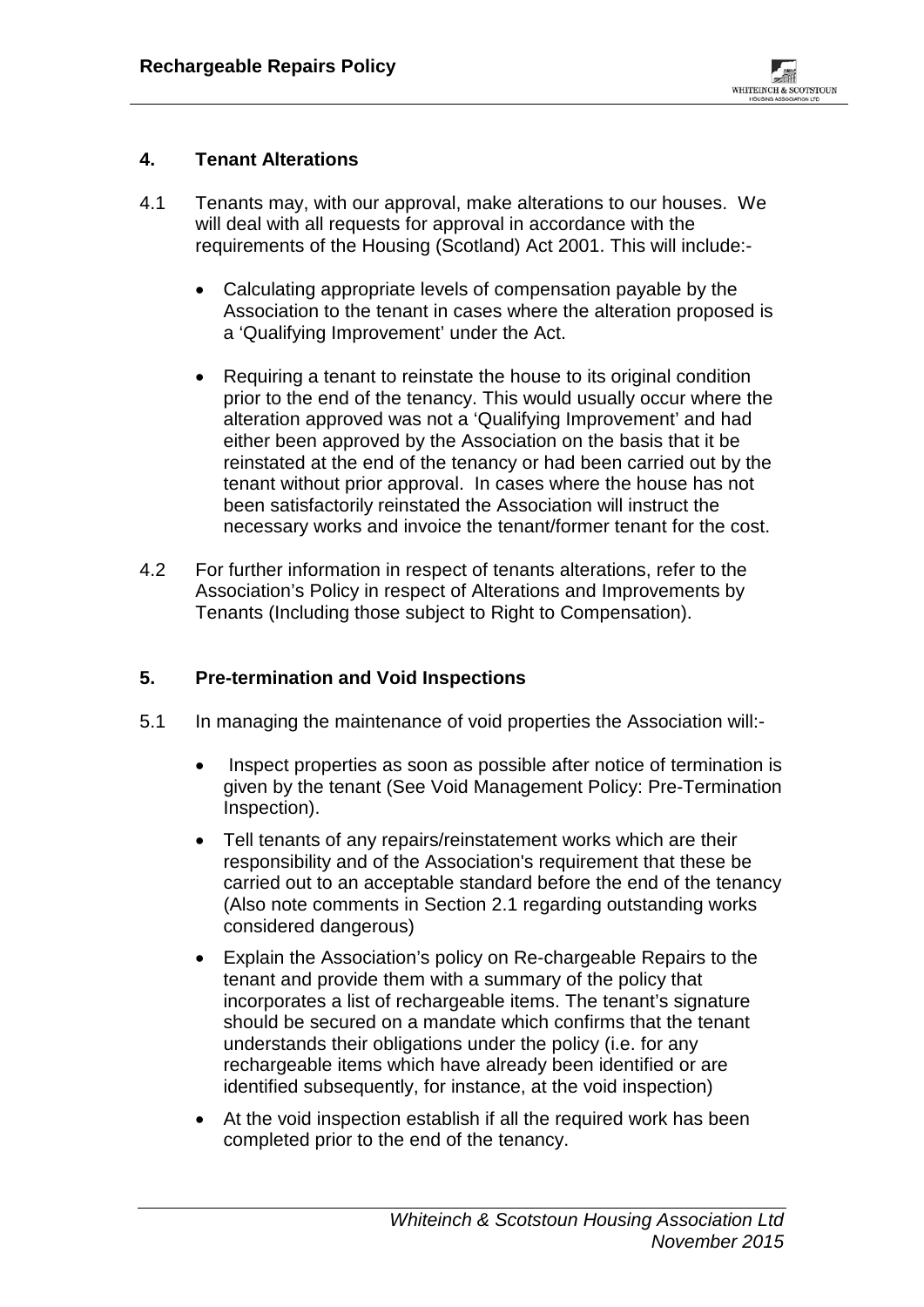5.2 If it is established at the void property inspection that the outgoing tenant has not satisfactorily completed all works that are their responsibility, the Association will instruct the works and invoice the former tenant for the cost.

### **6. Internal Transfers**

- 6.1 In managing internal transfers the Association will:
	- Inspect the property as part of our procedures for Internal Transfers.
	- Advise the tenant of any repairs which are their responsibility and of the timescale within which the Association requires to have these carried out.
	- Ensure the tenant confirms in writing their acceptance of responsibility for the works identified, which includes an undertaking to meet the costs of all works should they not be completed at the end of their tenancy. We will require this undertaking if they are to be retained on the transfer list.
	- Recognise that there may be some time between the initial inspection and a suitable property becoming available for that applicant. We would not normally require a tenant to carry out the required repairs immediately. We would, however, expect the works to be completed by the end of the tenancy or within any other timescale stipulated by the Association (Note comments under 2.1 regarding outstanding works considered to be dangerous).
	- Note in the tenants file/on their transfer application that there are outstanding works to be completed before the transfer is finalised.

#### **7. Mutual Exchanges**

- 7.1 In relation to mutual exchanges, the tenant moving into a property does so, on the basis of 'taken as seen'. This would include taking responsibility for any outstanding repairs, reinstatement works which are considered to be the tenants responsibility and, therefore, potentially rechargeable.
- 7.2 In such cases the incoming tenant would be required to sign an undertaking confirming that they take responsibility for the identified repair and/or reinstatement work. This will be noted in the house file and the Association's data base.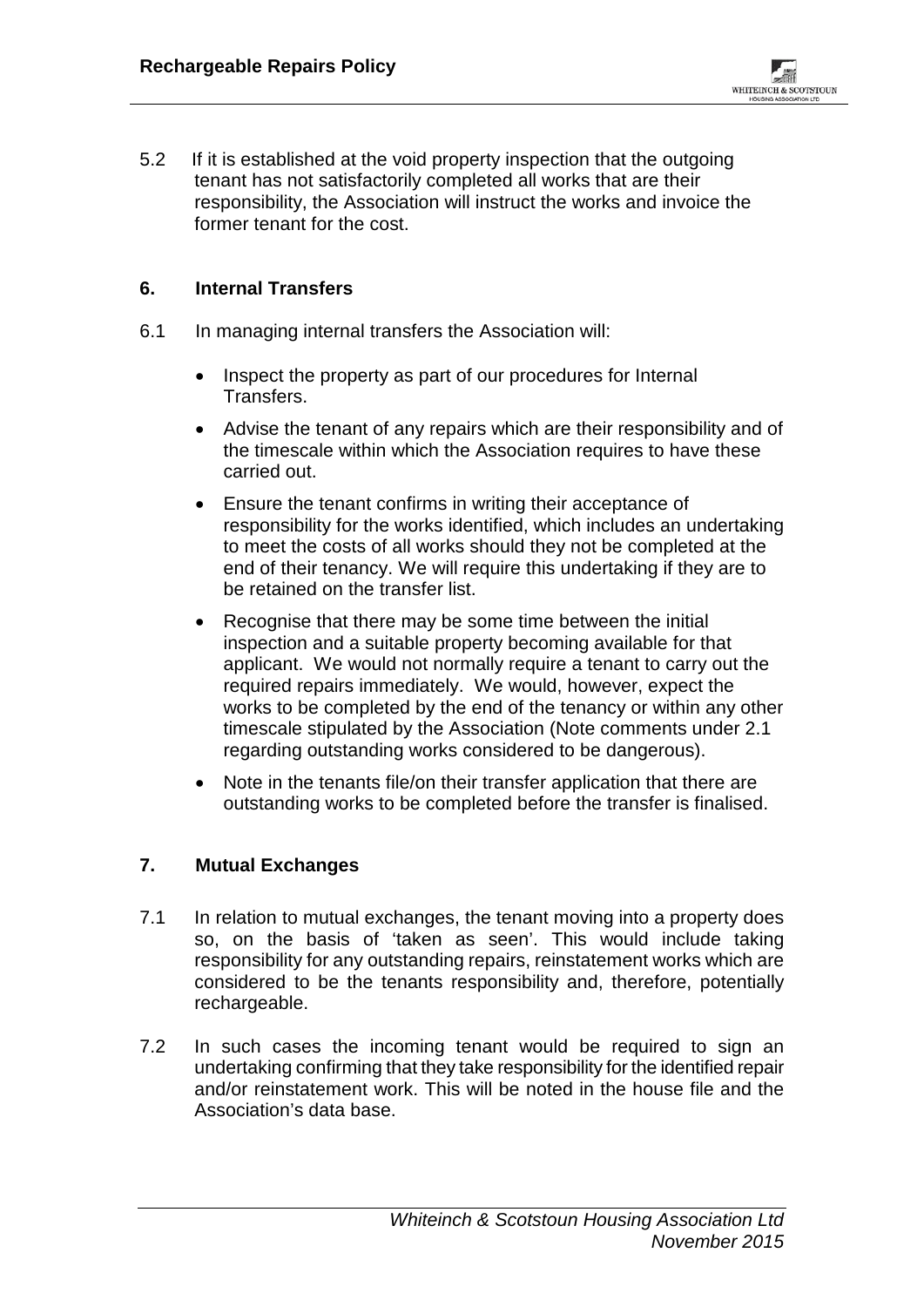- 7.3 Exceptions to the above would be where the outstanding works constituted a danger to life or property (See Section 2.1). In such circumstances, the Association would arrange for the work to be carried out immediately and the cost charged to the outgoing tenant.
- 7.4 It should be noted that on their date of entry the new tenant will require to give access to the Association in order that the necessary electric and gas safety inspections can be carried out. There will be no charge to the tenant for these inspections.

### **8. Void Inspections**

- 8.1 Where a rechargeable repair is identified during a void property inspection, this will be established by the Repairs Officer.
- 8.3 All cases of rechargeable repairs will be recorded on the former tenants file and the Association's data base. The record will include:
	- Details of the nature and cost of the repair
	- Confirmation of whether or not the former tenant was invoiced and of any payment(s) received.

#### **9. Policy Review**

9.1 The Policy on Rechargeable Repairs will be reviewed and submitted to Committee for approval every five years or sooner, if necessary, due to changes in legislation, regulatory requirements or best practice guidance.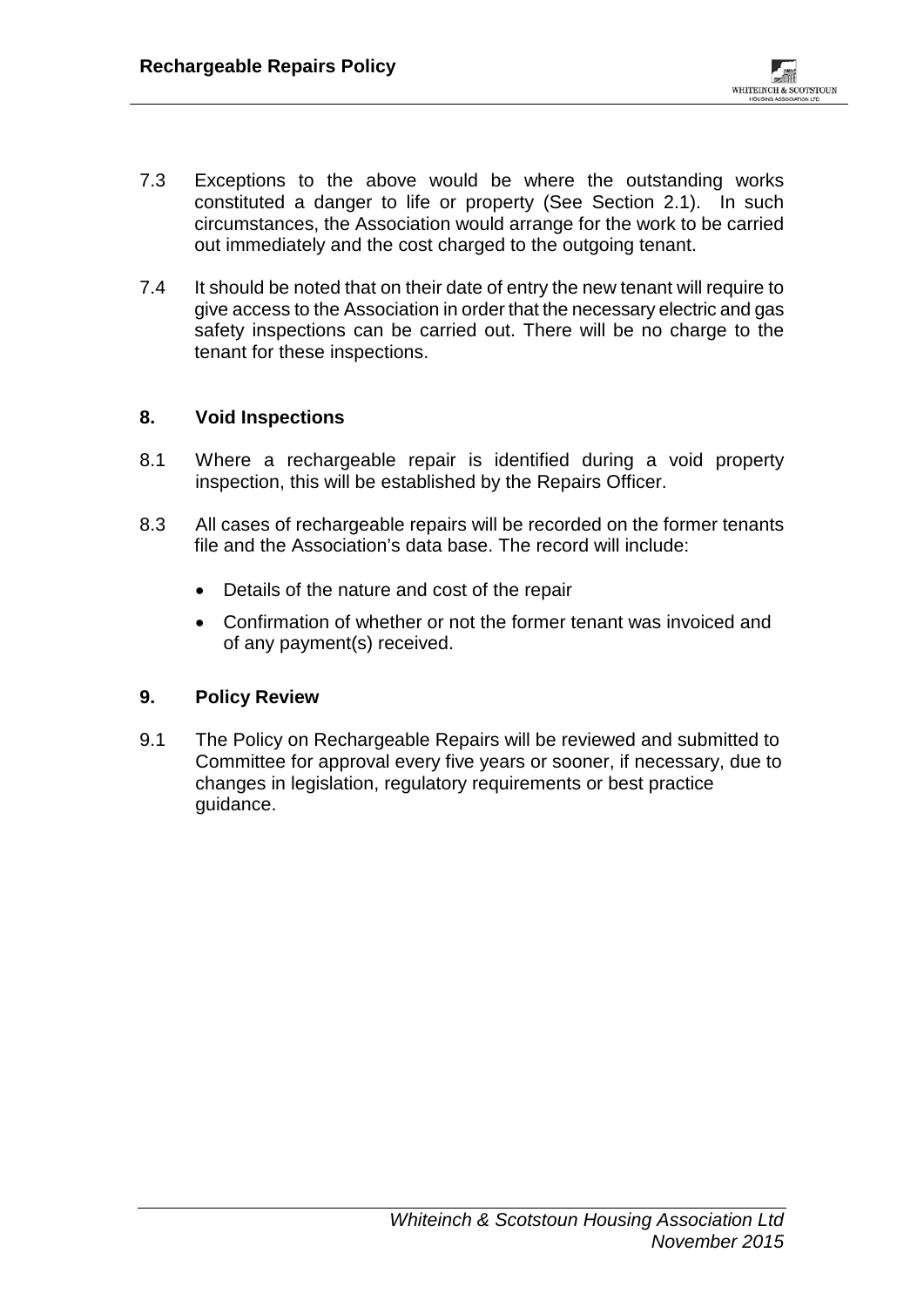## **Appendix 1**

# **EXTRACTS FROM TENANCY AGREEMENT**

- 2.2 You, those living with you, and your visitor must take reasonable care to prevent damager to
	- the house
	- decoration
	- our furniture
	- the fixtures and fittings
	- the common parts
	- your neighbours property
- 5.2 Before the start of the tenancy we will inspect your house to ensure that it is wind and watertight, habitable and., in all other respects, reasonably fit for human habitation…
- 5.3 During the course of your tenancy, we will carry out repairs or other works necessary to put the house in a condition which is tenantable, wind and watertight and, in all other respects, reasonably fit for human habitation…
- 5.6 Our general repair obligations contained in paragraph 5.2 and 5.3 include a duty to carry out repairs relating to water penetration, rising dampness and condensation dampness *except where caused by the actions of the tenant or those living with you*
- 5.8 … We will not, however be responsible for repair of any fixtures and fittings not belonging to us which make use of gas, electricity or water. Neither will we be responsible for repair or maintenance of anything installed by you or belonging to you which you would be entitled to remove from the house at the end of the tenancy unless we have specifically agreed.
- 5.9 … Nothing contained in this Agreement makes us responsible for repairing damage caused wilfully, negligently or accidentally by you, anyone living with you or an invited visitor to you house. If we decide to carry out the work, you must pay us for the cost of the repair.
- 5.16 You are responsible for taking reasonable care of the house. This responsibility includes carrying out minor repairs and internal decoration. It also includes keeping the house in a reasonable state of cleanliness. However you are not responsible for carrying out repairs which are due to fair wear and tear…